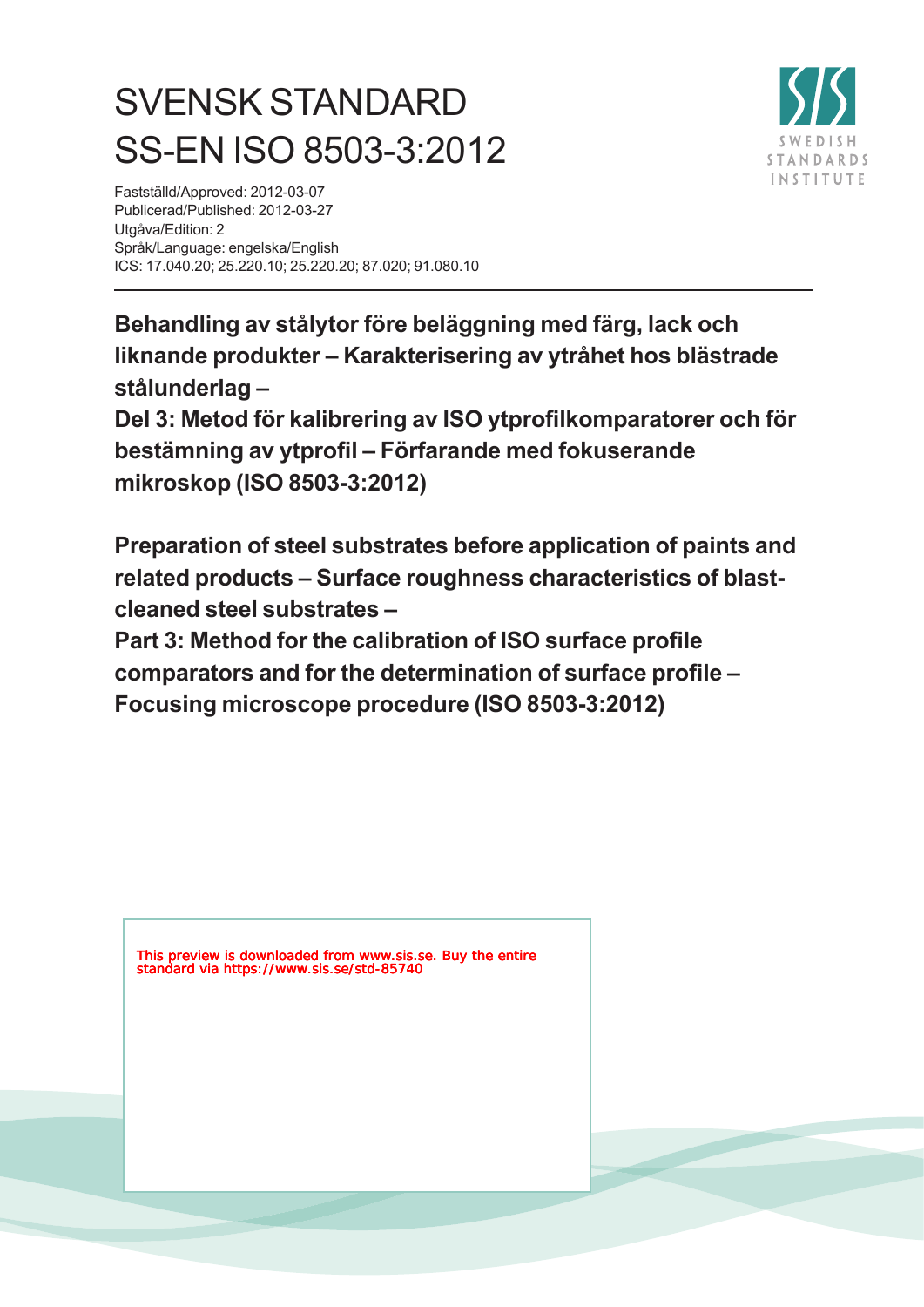# Standarder får världen att fungera

*SIS (Swedish Standards Institute) är en fristående ideell förening med medlemmar från både privat och offentlig sektor. Vi är en del av det europeiska och globala nätverk som utarbetar internationella standarder. Standarder är dokumenterad kunskap utvecklad av framstående aktörer inom industri, näringsliv och samhälle och befrämjar handel över gränser, bidrar till att processer och produkter blir säkrare samt effektiviserar din verksamhet.* 

#### **Delta och påverka**

Som medlem i SIS har du möjlighet att påverka framtida standarder inom ditt område på nationell, europeisk och global nivå. Du får samtidigt tillgång till tidig information om utvecklingen inom din bransch.

#### **Ta del av det färdiga arbetet**

Vi erbjuder våra kunder allt som rör standarder och deras tillämpning. Hos oss kan du köpa alla publikationer du behöver – allt från enskilda standarder, tekniska rapporter och standardpaket till handböcker och onlinetjänster. Genom vår webbtjänst e-nav får du tillgång till ett lättnavigerat bibliotek där alla standarder som är aktuella för ditt företag finns tillgängliga. Standarder och handböcker är källor till kunskap. Vi säljer dem.

#### **Utveckla din kompetens och lyckas bättre i ditt arbete**

Hos SIS kan du gå öppna eller företagsinterna utbildningar kring innehåll och tillämpning av standarder. Genom vår närhet till den internationella utvecklingen och ISO får du rätt kunskap i rätt tid, direkt från källan. Med vår kunskap om standarders möjligheter hjälper vi våra kunder att skapa verklig nytta och lönsamhet i sina verksamheter.

**Vill du veta mer om SIS eller hur standarder kan effektivisera din verksamhet är du välkommen in på www.sis.se eller ta kontakt med oss på tel 08-555 523 00.**

# Standards make the world go round

*SIS (Swedish Standards Institute) is an independent non-profit organisation with members from both the private and public sectors. We are part of the European and global network that draws up international standards. Standards consist of documented knowledge developed by prominent actors within the industry, business world and society. They promote cross-border trade, they help to make processes and products safer and they streamline your organisation.*

#### **Take part and have influence**

As a member of SIS you will have the possibility to participate in standardization activities on national, European and global level. The membership in SIS will give you the opportunity to influence future standards and gain access to early stage information about developments within your field.

#### **Get to know the finished work**

We offer our customers everything in connection with standards and their application. You can purchase all the publications you need from us - everything from individual standards, technical reports and standard packages through to manuals and online services. Our web service e-nav gives you access to an easy-to-navigate library where all standards that are relevant to your company are available. Standards and manuals are sources of knowledge. We sell them.

#### **Increase understanding and improve perception**

With SIS you can undergo either shared or in-house training in the content and application of standards. Thanks to our proximity to international development and ISO you receive the right knowledge at the right time, direct from the source. With our knowledge about the potential of standards, we assist our customers in creating tangible benefit and profitability in their organisations.

**If you want to know more about SIS, or how standards can streamline your organisation, please visit www.sis.se or contact us on phone +46 (0)8-555 523 00**



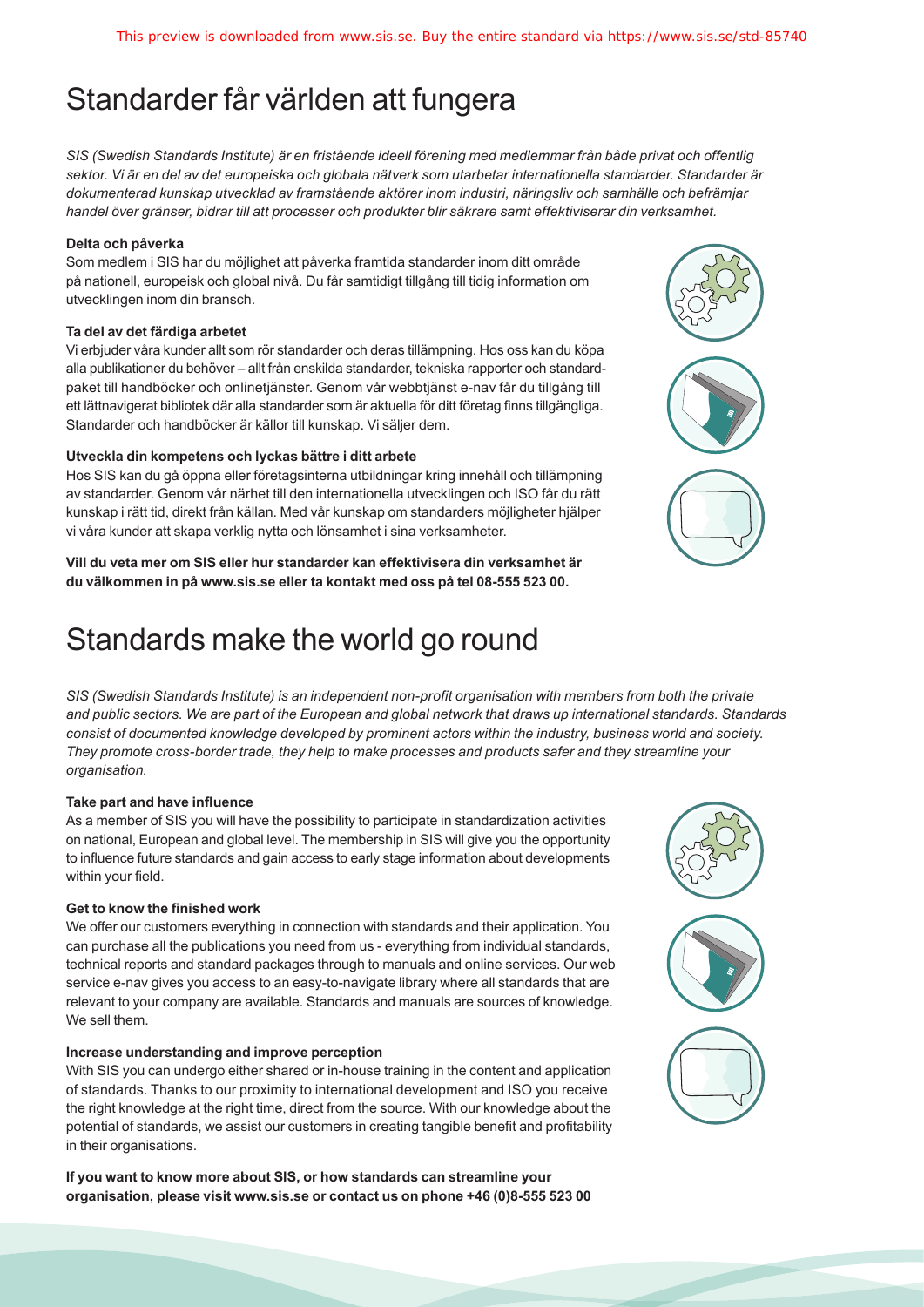Europastandarden EN ISO 8503-3:2012 gäller som svensk standard. Detta dokument innehåller den officiella engelska versionen av EN ISO 8503-3:2012.

Denna standard ersätter SS-EN ISO 8503-3, utgåva 1 och SS-ISO 8503-3, utgåva 1.

The European Standard EN ISO 8503-3:2012 has the status of a Swedish Standard. This document contains the official version of EN ISO 8503-3:2012.

This standard supersedes the Swedish Standard SS-EN ISO 8503-3, edition 1 and SS-ISO 8503-3, edition 1.

#### **Förhållandet till övriga delar under samma huvudtitel - Utdrag ur Förord i ISO 8503-3:2012/ Relations to other parts under the same general title - Extract from the Foreword of ISO 8503-3:2012**

ISO 8503 consists of the following parts, under the general title *Preparation of steel substrates before application of paints and related products — Surface roughness characteristics of blast-cleaned steel substrates*:

- *Part 1: Specifications and definitions for ISO surface profile comparators for the assessment of abrasive blast-cleaned surfaces*
- *Part 2: Method for the grading of surface profile of abrasive blast-cleaned steel Comparator procedure*
- Part 3: Method for the calibration of ISO surface profile comparators and for the determination of *surface profile - Focusing microscope procedure*
- Part 4: Method for the calibration of ISO surface profile comparators and for the determination of *surface profile - Stylus instrument procedure*
- *Part 5: Replica tape method for the determination of the surface profile*

© Copyright/Upphovsrätten till denna produkt tillhör SIS, Swedish Standards Institute, Stockholm, Sverige. Användningen av denna produkt regleras av slutanvändarlicensen som återfinns i denna produkt, se standardens sista sidor.

© Copyright SIS, Swedish Standards Institute, Stockholm, Sweden. All rights reserved. The use of this product is governed by the end-user licence for this product. You will find the licence in the end of this document.

*Upplysningar om sakinnehållet i standarden lämnas av SIS, Swedish Standards Institute, telefon 08-555 520 00. Standarder kan beställas hos SIS Förlag AB som även lämnar allmänna upplysningar om svensk och utländsk standard.*

*Information about the content of the standard is available from the Swedish Standards Institute (SIS), telephone +46 8 555 520 00. Standards may be ordered from SIS Förlag AB, who can also provide general information about Swedish and foreign standards.*

Denna standard är framtagen av kommittén för Korrosion – Förbehandling och rostskyddsmålning, SIS/TK 146/AG 2662.

Har du synpunkter på innehållet i den här standarden, vill du delta i ett kommande revideringsarbete eller vara med och ta fram andra standarder inom området? Gå in på www.sis.se - där hittar du mer information.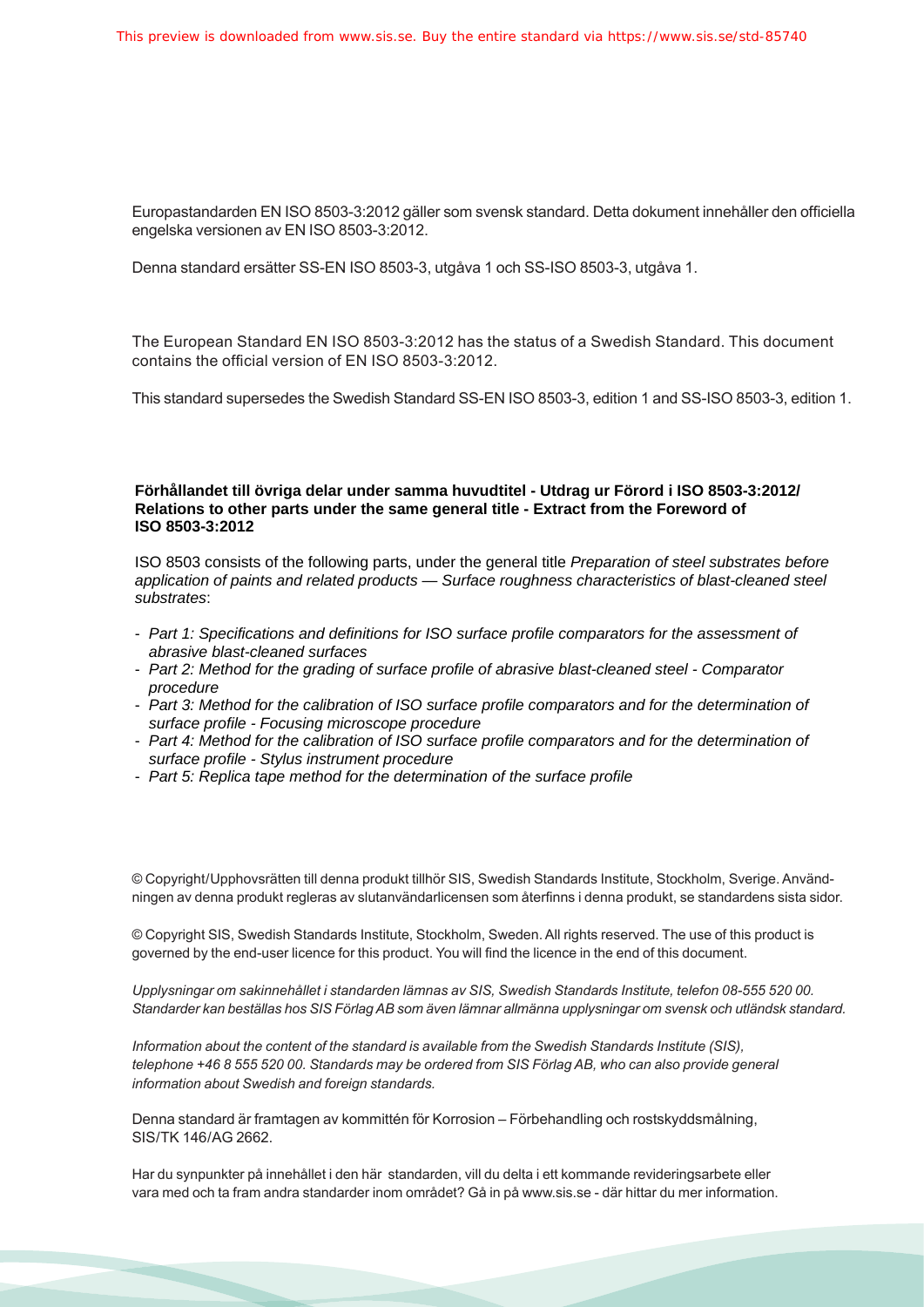This preview is downloaded from www.sis.se. Buy the entire standard via https://www.sis.se/std-85740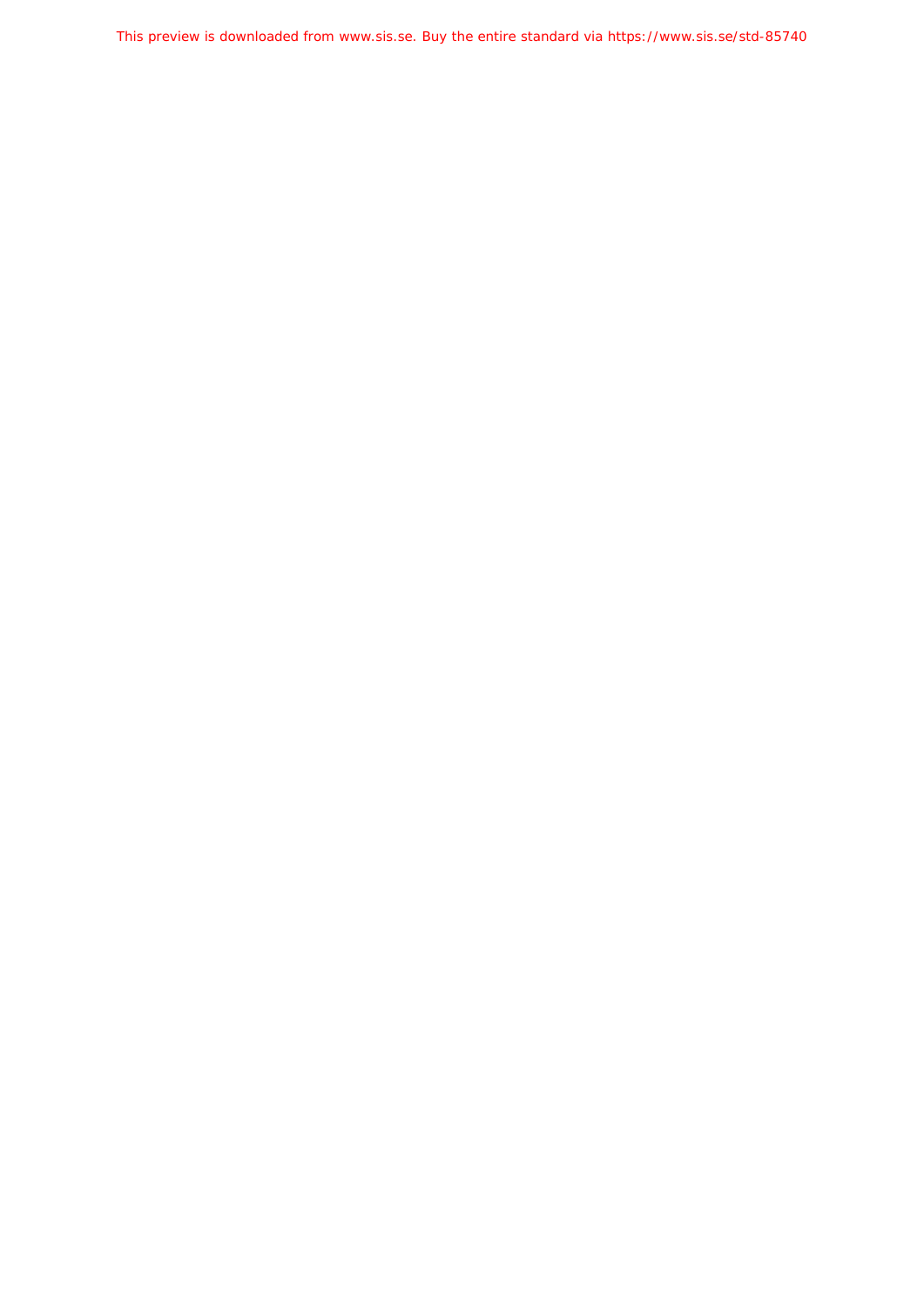# EUROPEAN STANDARD NORME EUROPÉENNE EUROPÄISCHE NORM

## **EN ISO 8503-3**

February 2012

ICS 25.220.10 Supersedes EN ISO 8503-3:1995

English Version

 Preparation of steel substrates before application of paints and related products - Surface roughness characteristics of blastcleaned steel substrates - Part 3: Method for the calibration of ISO surface profile comparators and for the determination of surface profile - Focusing microscope procedure (ISO 8503- 3:2012)

Préparation des subjectiles d'acier avant application de peintures et de produits assimilés - Caractéristiques de rugosité des subjectiles d'acier décapés - Partie 3: Méthode d'étalonnage des comparateurs viso-tactiles ISO et de classification d'un profil de surface - Utilisation d'un microscope optique (ISO 8503-3:2012)

 Vorbereitung von Stahloberflächen vor dem Auftragen von Beschichtungsstoffen - Rauheitskenngrößen von gestrahlten Stahloberflächen - Teil 3: Verfahren zur Kalibrierung von ISO-Rauheitsvergleichsmustern und zur Bestimmung der Rauheit - Mikroskopverfahren (ISO 8503- 3:2012)

This European Standard was approved by CEN on 14 February 2012.

CEN members are bound to comply with the CEN/CENELEC Internal Regulations which stipulate the conditions for giving this European Standard the status of a national standard without any alteration. Up-to-date lists and bibliographical references concerning such national standards may be obtained on application to the CEN-CENELEC Management Centre or to any CEN member.

This European Standard exists in three official versions (English, French, German). A version in any other language made by translation under the responsibility of a CEN member into its own language and notified to the CEN-CENELEC Management Centre has the same status as the official versions.

CEN members are the national standards bodies of Austria, Belgium, Bulgaria, Croatia, Cyprus, Czech Republic, Denmark, Estonia, Finland, France, Germany, Greece, Hungary, Iceland, Ireland, Italy, Latvia, Lithuania, Luxembourg, Malta, Netherlands, Norway, Poland, Portugal, Romania, Slovakia, Slovenia, Spain, Sweden, Switzerland, Turkey and United Kingdom.



EUROPEAN COMMITTEE FOR STANDARDIZATION COMITÉ EUROPÉEN DE NORMALISATION EUROPÄISCHES KOMITEE FÜR NORMUNG

**Management Centre: Avenue Marnix 17, B-1000 Brussels** 

© 2012 CEN All rights of exploitation in any form and by any means reserved worldwide for CEN national Members.

Ref. No. EN ISO 8503-3:2012: E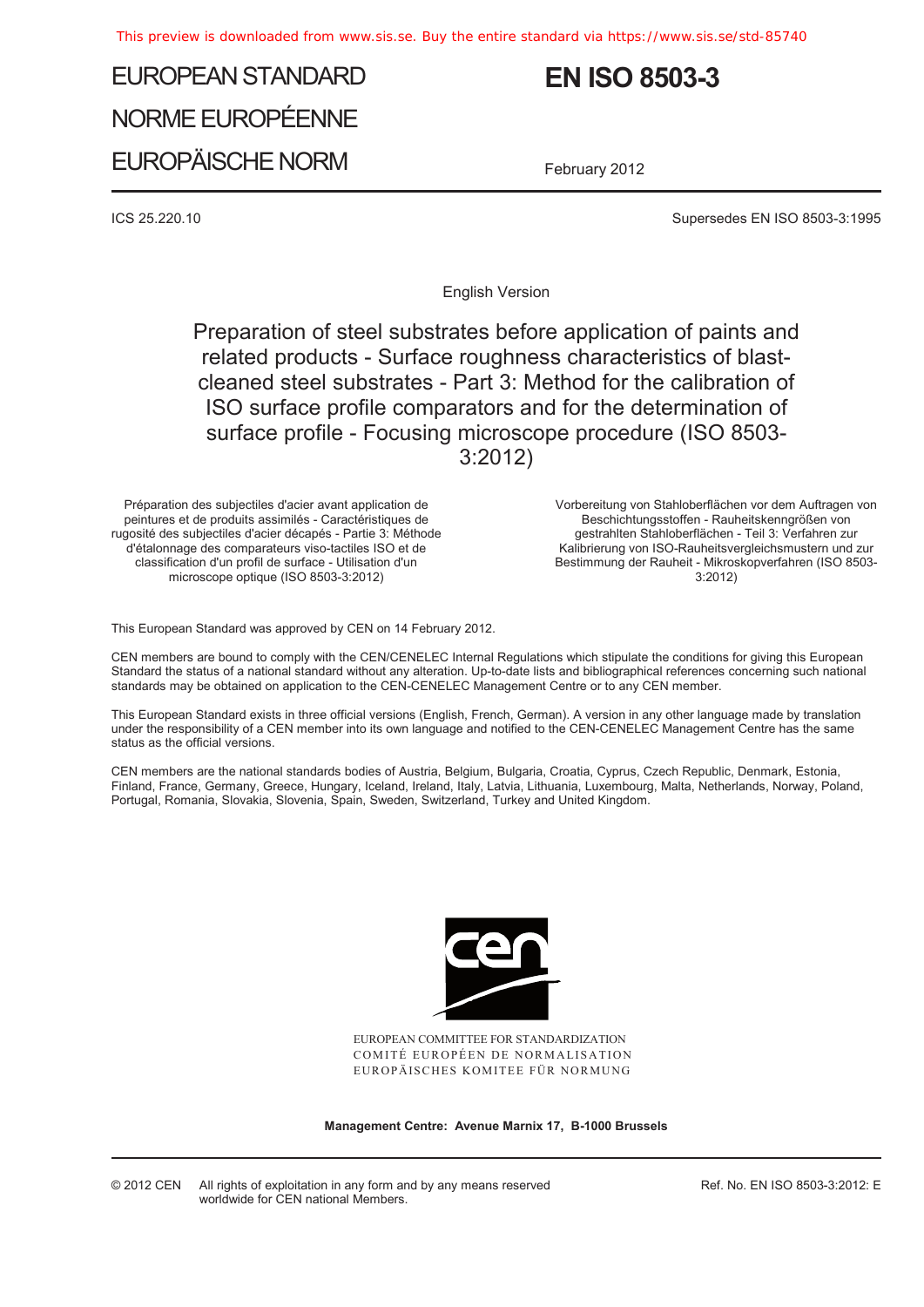### **Contents**

### Page

| 1                |                                                                                                    |  |
|------------------|----------------------------------------------------------------------------------------------------|--|
| $\mathbf{2}$     |                                                                                                    |  |
| 3                |                                                                                                    |  |
| $\boldsymbol{4}$ |                                                                                                    |  |
| 5                |                                                                                                    |  |
| 6                |                                                                                                    |  |
| 6.1<br>6.2       |                                                                                                    |  |
| $\overline{7}$   |                                                                                                    |  |
| 8                |                                                                                                    |  |
| 9                |                                                                                                    |  |
|                  | Annex A (normative) Determination of backlash (play) in the microscope adjustment mechanism  5     |  |
|                  | Annex B (normative) Test report for the calibration of ISO surface profile comparators and for the |  |
|                  | Annex C (normative) Form for recording surface profile measurements made in accordance with this   |  |
|                  | Annex D (informative) Guidance notes for calibrating ISO surface profile comparators using a       |  |
|                  | Annex E (informative) Guidance notes for the preparation and measurement of replicas 10            |  |
|                  |                                                                                                    |  |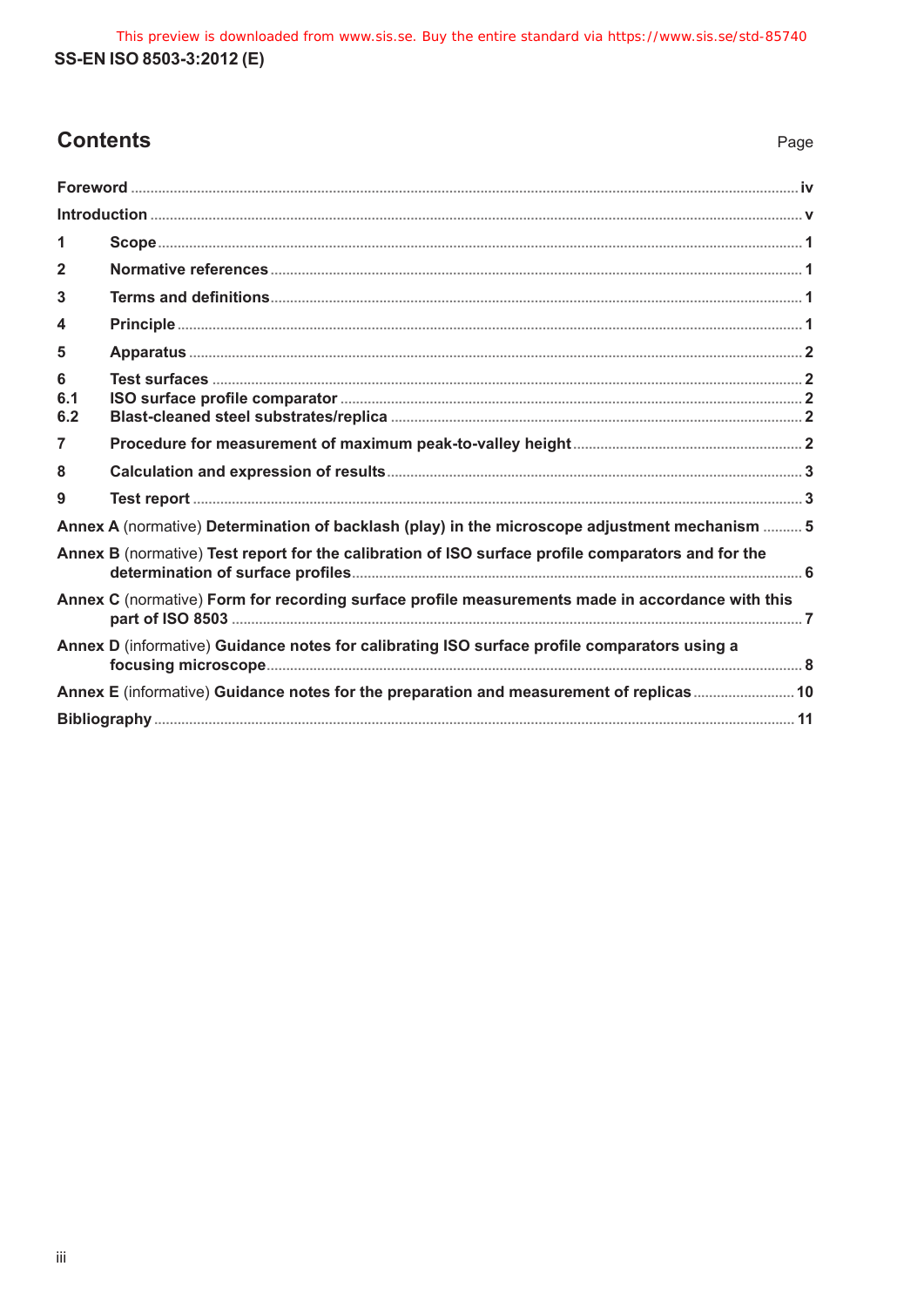### **Foreword**

This document (EN ISO 8503-3:2012) has been prepared by Technical Committee ISO/TC 35 "Paints and varnishes" in collaboration with Technical Committee CEN/TC 139 "Paints and varnishes" the secretariat of which is held by DIN.

This European Standard shall be given the status of a national standard, either by publication of an identical text or by endorsement, at the latest by August 2012, and conflicting national standards shall be withdrawn at the latest by August 2012.

Attention is drawn to the possibility that some of the elements of this document may be the subject of patent rights. CEN [and/or CENELEC] shall not be held responsible for identifying any or all such patent rights.

This document supersedes EN ISO 8503-3:1995.

According to the CEN/CENELEC Internal Regulations, the national standards organizations of the following countries are bound to implement this European Standard: Austria, Belgium, Bulgaria, Croatia, Cyprus, Czech Republic, Denmark, Estonia, Finland, France, Germany, Greece, Hungary, Iceland, Ireland, Italy, Latvia, Lithuania, Luxembourg, Malta, Netherlands, Norway, Poland, Portugal, Romania, Slovakia, Slovenia, Spain, Sweden, Switzerland, Turkey and the United Kingdom.

### **Endorsement notice**

The text of ISO 8503-3:2012 has been approved by CEN as a EN ISO 8503-3:2012 without any modification.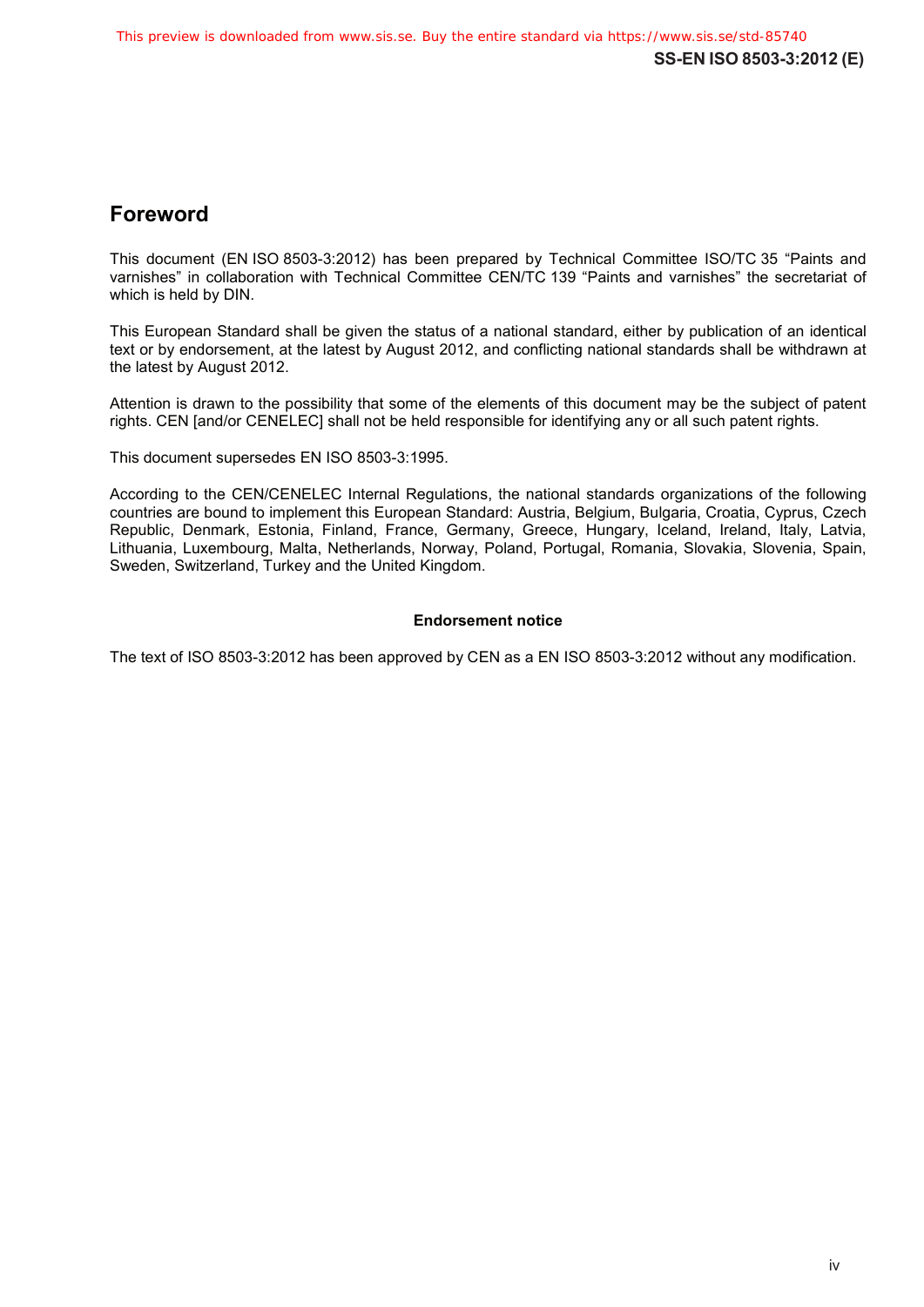### **Introduction**

The performance of protective coatings of paint and related products applied to steel is significantly affected by the state of the steel surface immediately prior to painting. The principal factors that are known to influence this performance are:

- a) the presence of rust and mill scale;
- b) the presence of surface contaminants, including salts, dust, oils and greases;
- c) the surface profile.

International Standards ISO 8501 (all parts), ISO 8502 (all parts) and ISO 8503 (all parts) have been prepared to provide methods of assessing these factors, while ISO 8504 (all parts) provides guidance on the preparation methods which are available for cleaning steel substrates, indicating the capabilities of each in attaining specified levels of cleanliness.

These International Standards do not contain provisions for the protective coating systems to be applied to the steel surface, nor for the surface quality provisions for specific situations even though surface quality can have a direct influence on the choice of protective coating to be applied and on its performance. Such provisions are found in other documents, such as national standards and codes of practice.

It is necessary for the users of these International Standards to ensure that the qualities specified are:

- compatible and appropriate both for the environmental conditions to which the steel is exposed and for the protective coating system to be used;
- within the capability of the cleaning procedure specified.

The four International Standards referred to above deal with the following aspects of preparation of steel substrates:

- ISO 8501: Visual assessment of surface cleanliness;
- ISO 8502: Tests for the assessment of surface cleanliness;
- ISO 8503: Surface roughness characteristics of blast-cleaned steel substrates;
- ISO 8504: Surface preparation methods.

The optical microscope is one of the most widely used instruments for measuring surface profile. The method can be used by any laboratory equipped with a good microscope which has a calibrated focusing mechanism meeting the requirements of 5.1. This procedure can also be used to determine the profile of a substrate after abrasive blast-cleaning either directly or from a replica.

This method is based on that developed in the USA by the Steel Structures Painting Council (now the Society for Protective Coatings). lt entails averaging a series of maximum peak-to-valley measurements obtained by focusing a specified microscope, first on the highest peak and then on the lowest valley in the same field of view, noting the distance of movement of the stage (or objective lens).

This method has the disadvantage of requiring a series of tedious measurements, but good precision and agreement between laboratories and between operators can be obtained by specifying closely the field of view and depth of field of the microscope. To avoid a widespread divergence in measuring profile within and between laboratories, this method requires a significant number of measurements as well as correct calibration, proper focus movement, standardized depth of field and field diameter of the microscope necessary to measure properly both coarse and fine profiles under a single set of conditions.

ISO 8503-4 describes the procedure using a stylus instrument. ISO 8503-1 specifies the requirements for ISO surface profile comparators and ISO 8503-2 describes their use. The many abrasive blast-cleaning procedures in common use are described in ISO 8504-2.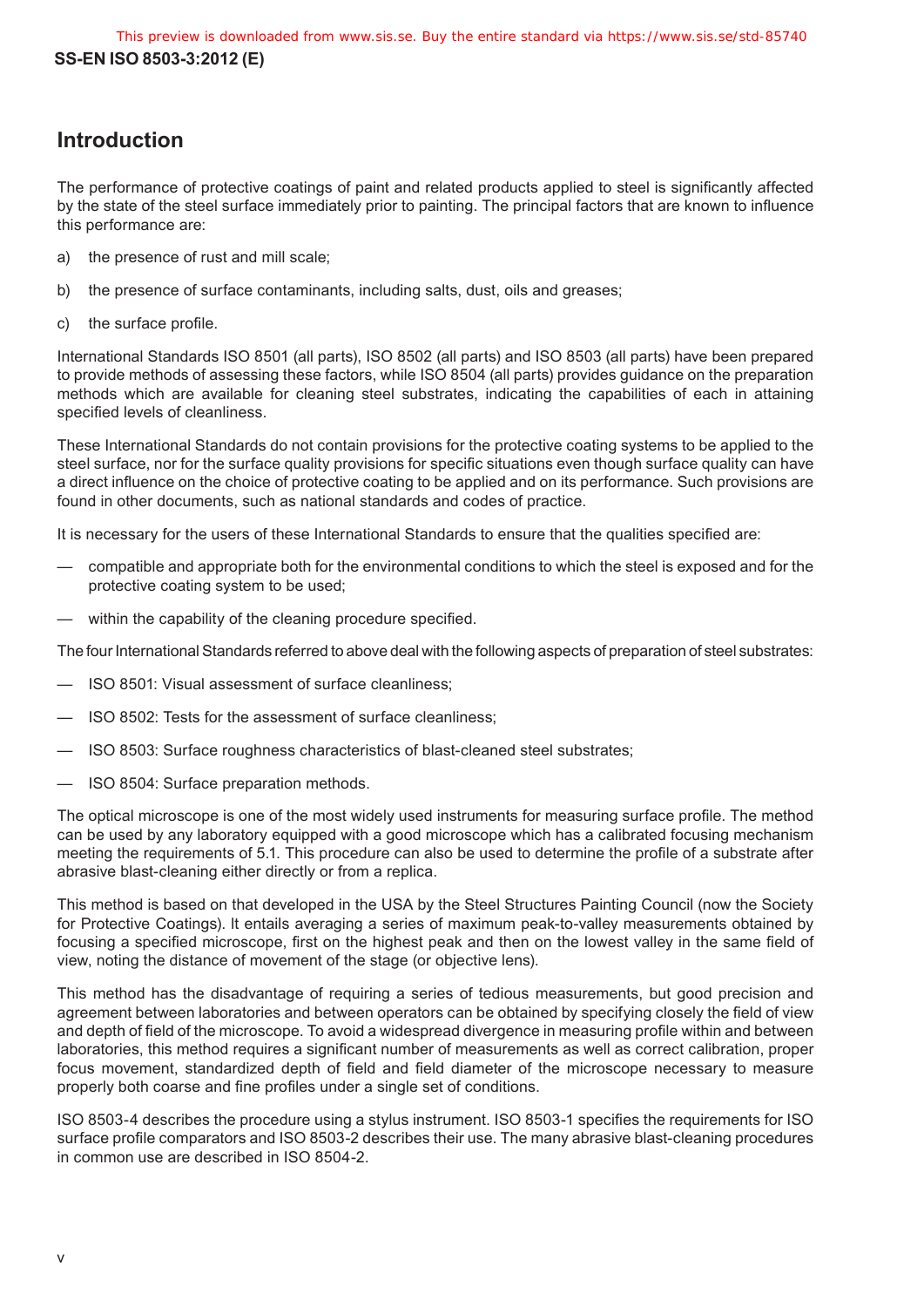### **Preparation of steel substrates before application of paints and related products — Surface roughness characteristics of blastcleaned steel substrates —**

### Part 3:

### **Method for the calibration of ISO surface profile comparators and for the determination of surface profile — Focusing microscope procedure**

### **1 Scope**

This part of ISO 8503 specifies the optical microscope and describes the procedure for calibrating ISO surface profile comparators conforming to the requirements of ISO 8503-1.

This part of ISO 8503 is also applicable to the determination of the surface profile, within the range  $h<sub>V</sub>$  = 20 µm to 200 μm, of essentially planar blast-cleaned steel. The determination can be carried out on a representative section of the blast-cleaned substrate or, if direct observation of the surface is not feasible, on a replica of the surface (see Annex E).

NOTE Where appropriate, this procedure can be used for assessing the roughness profile of other abrasive blastcleaned substrates.

An alternative procedure is described in ISO 8503-4.

### **2 Normative references**

The following referenced documents are indispensable for the application of this document. For dated references, only the edition cited applies. For undated references, the latest edition of the referenced document (including any amendments) applies.

ISO 8503-1, *Preparation of steel substrates before application of paints and related products — Surface roughness characteristics of blast-cleaned steel substrates — Part 1: Specifications and definitions for ISO surface profile comparators for the assessment of abrasive blast-cleaned surfaces*

### **3 Terms and definitions**

For the purposes of this document, the definitions given in ISO 8503-1 apply.

### **4 Principle**

The test surface is observed over a specified field of view using a specified microscope. The microscope is adjusted, by movement of the objective lens (or the stage), to focus on the highest peak within the field of view. The distance, *h*y, moved by the objective lens (or the stage) in order to focus on the lowest valley within the same field of view is determined.

The procedure is repeated to obtain values for a further 19 different fields of view, and calculation, of the arithmetic mean of the distance, *h*y, between the highest peak and lowest valley in each field of view, as the mean maximum peak-to-valley height,  $\overline{h_v}$ , is performed.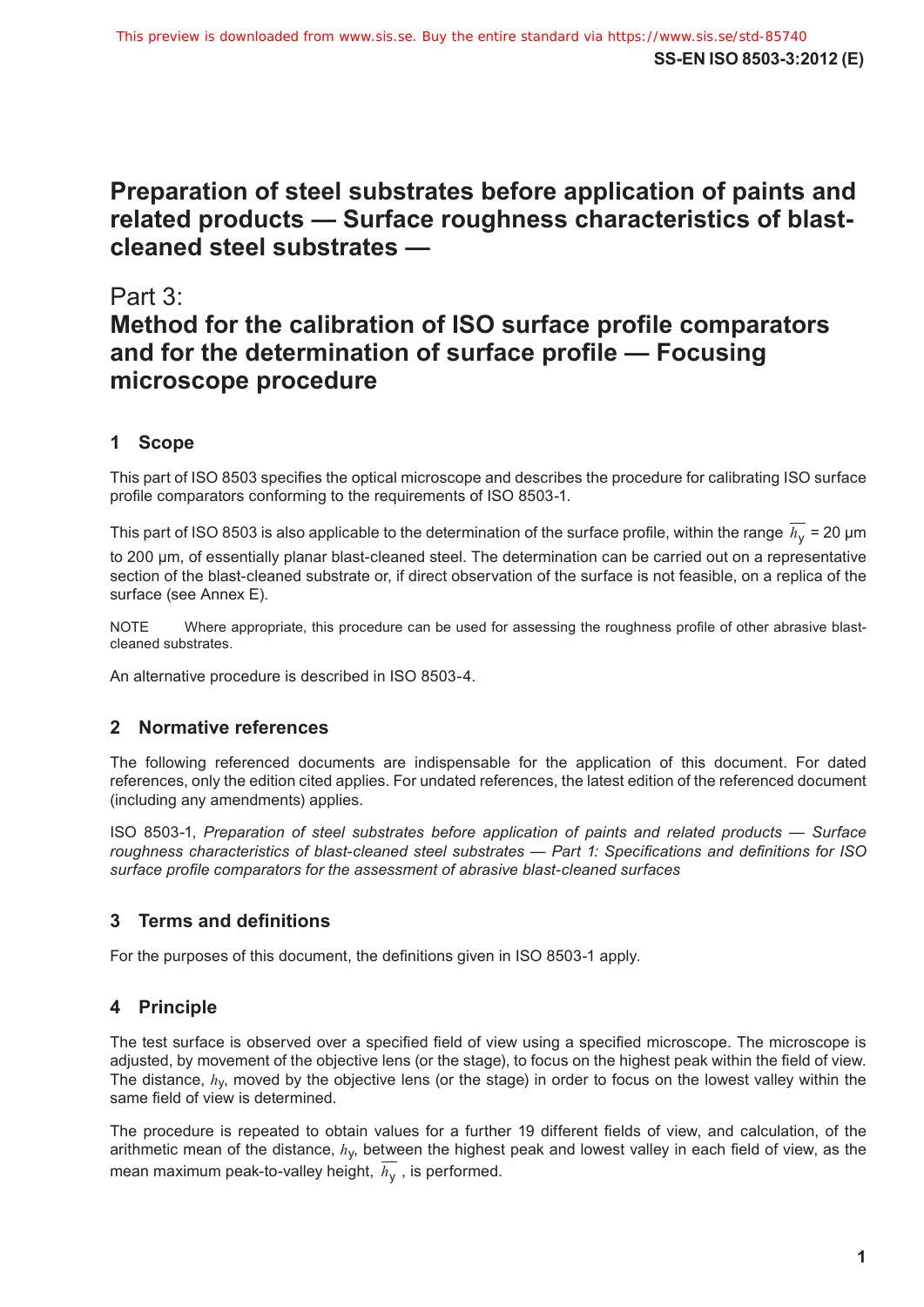### **5 Apparatus**

**5.1 Optical microscope**, having a fine focus adjustment with little or no backlash (play) (see A.5).

The adjustment shall give fine control of the movement of the objective lens or stage and shall be fitted with a graduated vernier scale having a scale value of not more than 1 μm. The microscope shall have an objective lens with a numerical aperture of not less than 0,5 together with an eyepiece lens to give a field of view greater than 0,5 mm in diameter. The field of view can be reduced by the use of a circular eyepiece reticle or by a stop in the lamp house.

NOTE Advice concerning the use of the microscope is given in Annexes A and D. Annex A describes a procedure for determining the microscope backlash. Annex D explains the significance of the defined variables for the microscope (see the Note to 5.2).

**5.2 Light source**, fitted to the microscope (5.1) to illuminate the test surface perpendicular to its plane. Light filters may be used to minimize glare.

NOTE These requirements for the apparatus (5.1) are generally met by microscopes for metallurgical purposes.

### **6 Test surfaces**

### **6.1 ISO surface profile comparator**

Visually check that each segment of the ISO surface profile comparator (see ISO 8503-1) which is to be calibrated is undamaged. Lightly clean the surface with a dry, fine bristle brush to remove any particles of dust and then, using a similar brush, wash the surface with petroleum spirit, 40/60 (commercial grade), to remove oil and grease residues. Allow to dry before carrying out the calibration.

Calibrate each segment of the comparator as described in Clause 7.

### **6.2 Blast-cleaned steel substrates/replica**

Visually check that the surface which is being measured is undamaged. Lightly clean the surface with a dry, fine bristle brush to remove any particles of dust and then, using a similar brush, wash the surface with petroleum spirit, 40/60 (commercial grade), to remove oil and grease residues. Allow to dry before carrying out the procedure. If a replica (see Annex E) is to be measured, clean it only with a dry brush.

Determine the surface profile as described in Clause 7.

### **7 Procedure for measurement of maximum peak-to-valley height**

**7.1** Locate the test surface (see Clause 6) under the objective lens of the microscope (5.1) so that the measurements are taken on a test area not less than 5 mm from any edge. Adjust the light source (5.2) to illuminate the test area, normal to the plane of the surface. Focus the microscope approximately on the surface.

**7.2** Raise the objective lens until no part of the test area is in focus (see the Notes below); then slowly lower the objective lens, using the fine adjustment knob, until the first point in the observed area just comes into focus. On the form given in Annex C, record the reading, *r*1, on the vernier scale as the height of the highest peak in that field of view.

NOTE 1 On some microscopes, the objective lens is fixed and the stage is movable. Adjustment of focus is achieved by raising or lowering the stage.

NOTE 2 It is considered good practice for focusing to be carried out in the same direction (see D.2).

**7.3** Lower the objective lens until no part of the test area is in focus (see the Notes to 7.2), then, slowly raise the objective lens until the first point in the observed area just comes into focus. On the form given in Annex C,